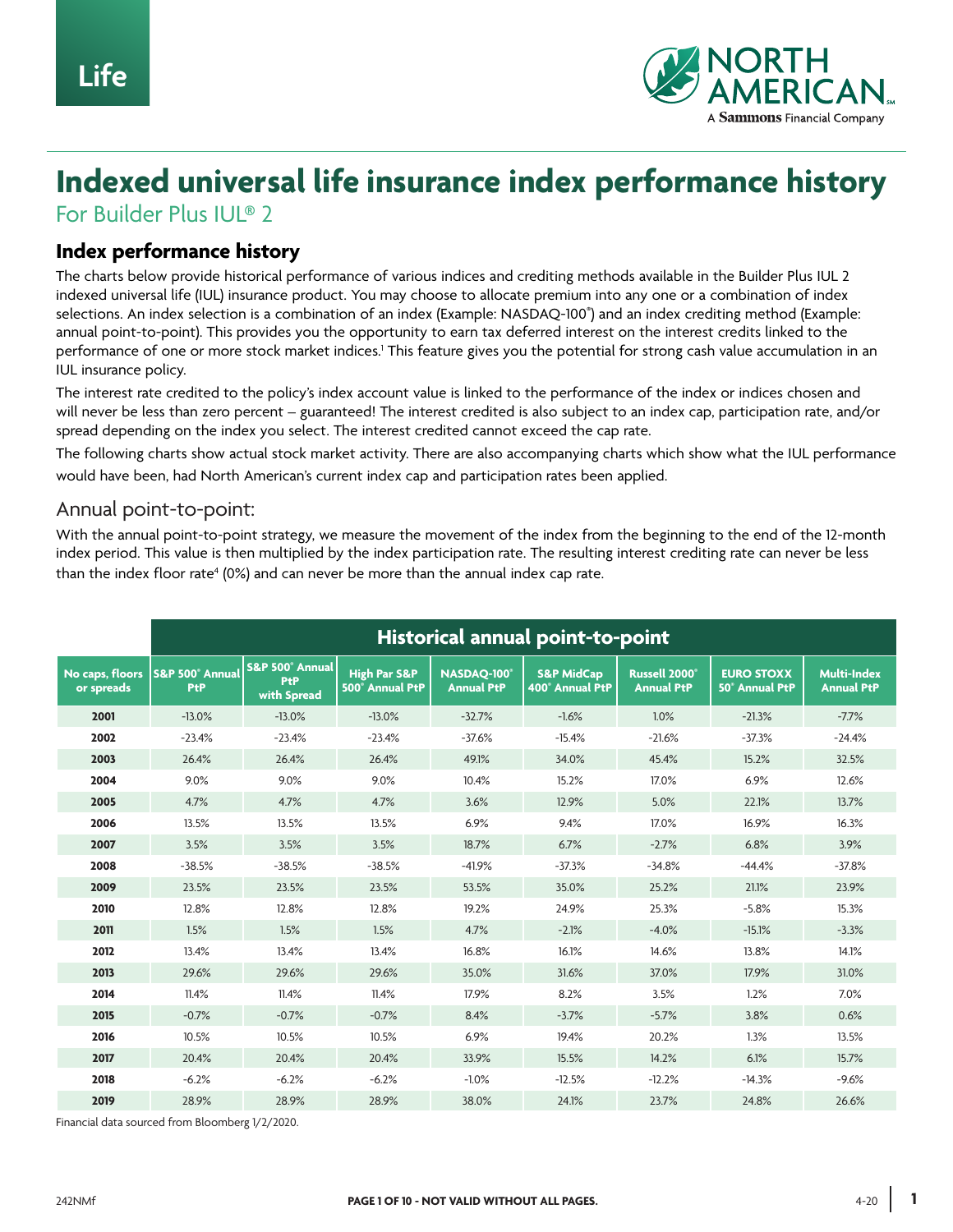# Annual point-to-point: (cont.)

|                                     | Historical annual point-to-point |                                              |                                                   |                                  |                                          |                                                |                                            |                                         |
|-------------------------------------|----------------------------------|----------------------------------------------|---------------------------------------------------|----------------------------------|------------------------------------------|------------------------------------------------|--------------------------------------------|-----------------------------------------|
| With caps,<br>floors and<br>spreads | S&P 500° Annual<br>PtP           | S&P 500° Annual<br><b>PtP</b><br>with Spread | <b>High Par S&amp;P</b><br><b>500° Annual PtP</b> | NASDAO-100°<br><b>Annual PtP</b> | <b>S&amp;P MidCap</b><br>400° Annual PtP | Russell 2000 <sup>®</sup><br><b>Annual PtP</b> | <b>EURO STOXX</b><br><b>50° Annual PtP</b> | <b>Multi-Index</b><br><b>Annual PtP</b> |
| Cap                                 | 10.25%                           | N/A                                          | 8.45%                                             | 8.30%                            | 8.25%                                    | 8.25%                                          | 9.60%                                      | 8.00%                                   |
| Par                                 | 100%                             | 100%                                         | 140%                                              | 100%                             | 100%                                     | 100%                                           | 100%                                       | 100%                                    |
| <b>Spread</b>                       | N/A                              | 6.50%                                        | N/A                                               | N/A                              | N/A                                      | N/A                                            | N/A                                        | N/A                                     |
| <b>Floor</b>                        | 0%                               | $0\%$                                        | 0%                                                | 0%                               | $0\%$                                    | $0\%$                                          | 0%                                         | 0%                                      |
| 2001                                | 0.0%                             | 0.0%                                         | 0.0%                                              | 0.0%                             | 0.0%                                     | 1.0%                                           | 0.0%                                       | 0.0%                                    |
| 2002                                | 0.0%                             | 0.0%                                         | 0.0%                                              | 0.0%                             | 0.0%                                     | 0.0%                                           | 0.0%                                       | 0.0%                                    |
| 2003                                | 10.3%                            | 19.9%                                        | 8.5%                                              | 8.3%                             | 8.3%                                     | 8.3%                                           | 9.6%                                       | 8.0%                                    |
| 2004                                | 9.0%                             | 2.5%                                         | 8.5%                                              | 8.3%                             | 8.3%                                     | 8.3%                                           | 6.9%                                       | 8.0%                                    |
| 2005                                | 4.7%                             | 0.0%                                         | 6.6%                                              | 3.6%                             | 8.3%                                     | 5.0%                                           | 9.6%                                       | 8.0%                                    |
| 2006                                | 10.3%                            | 7.0%                                         | 8.5%                                              | 6.9%                             | 8.3%                                     | 8.3%                                           | 9.6%                                       | 8.0%                                    |
| 2007                                | 3.5%                             | 0.0%                                         | 4.9%                                              | 8.3%                             | 6.7%                                     | 0.0%                                           | 6.8%                                       | 3.9%                                    |
| 2008                                | 0.0%                             | 0.0%                                         | 0.0%                                              | 0.0%                             | 0.0%                                     | 0.0%                                           | 0.0%                                       | 0.0%                                    |
| 2009                                | 10.3%                            | 17.0%                                        | 8.5%                                              | 8.3%                             | 8.3%                                     | 8.3%                                           | 9.6%                                       | 8.0%                                    |
| 2010                                | 10.3%                            | 6.3%                                         | 8.5%                                              | 8.3%                             | 8.3%                                     | 8.3%                                           | 0.0%                                       | 8.0%                                    |
| 2011                                | 1.5%                             | 0.0%                                         | 2.2%                                              | 4.7%                             | 0.0%                                     | 0.0%                                           | 0.0%                                       | 0.0%                                    |
| 2012                                | 10.3%                            | 6.9%                                         | 8.5%                                              | 8.3%                             | 8.3%                                     | 8.3%                                           | 9.6%                                       | 8.0%                                    |
| 2013                                | 10.3%                            | 23.1%                                        | 8.5%                                              | 8.3%                             | 8.3%                                     | 8.3%                                           | 9.6%                                       | 8.0%                                    |
| 2014                                | 10.3%                            | 4.9%                                         | 8.5%                                              | 8.3%                             | 8.2%                                     | 3.5%                                           | 1.2%                                       | 7.0%                                    |
| 2015                                | 0.0%                             | 0.0%                                         | 0.0%                                              | 8.3%                             | 0.0%                                     | 0.0%                                           | 3.8%                                       | 0.6%                                    |
| 2016                                | 10.3%                            | 4.0%                                         | 8.5%                                              | 6.9%                             | 8.3%                                     | 8.3%                                           | 1.3%                                       | 8.0%                                    |
| 2017                                | 10.3%                            | 13.9%                                        | 8.5%                                              | 8.3%                             | 8.3%                                     | 8.3%                                           | 6.1%                                       | 8.0%                                    |
| 2018                                | 0.0%                             | 0.0%                                         | 0.0%                                              | 0.0%                             | 0.0%                                     | 0.0%                                           | 0.0%                                       | 0.0%                                    |
| 2019                                | 10.3%                            | 22.4%                                        | 8.5%                                              | 8.3%                             | 8.3%                                     | 8.3%                                           | 9.6%                                       | 8.0%                                    |

Financial data sourced from Bloomberg 1/2/2020.

#### **Glossary**

**Index** – Measure of stock market performance; does NOT include dividends on the underlying stocks.

**Index crediting method** – How to measure the index movement over the index period.

**Index period** – The length of time over which the index is measured.

**Index selection** – Combining an index with an index crediting method creates the index selection. North American's IUL products include 10 possible "combinations" or index selections.

**Participation rate** – The percentage of the index movement that is credited to the index account (subject to any index cap).

**Index cap** – Maximum interest rate that is credited to the index account.

**Floor** – Minimum annual interest rate that is credited to the index account.

**Spread rate** – The rate that is subtracted from the index growth.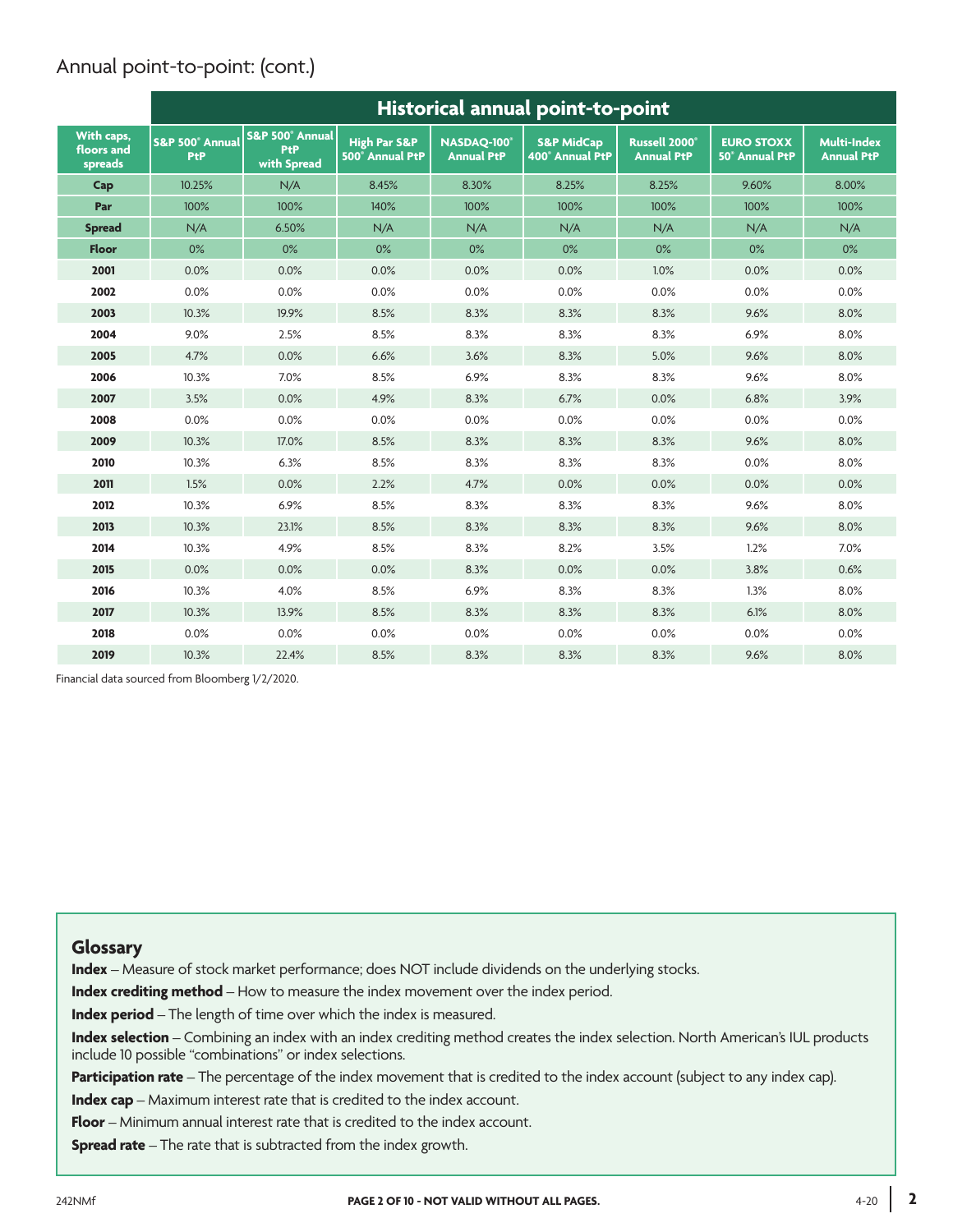## Historical monthly point-to-point:

With the monthly point-to-point strategy, we measure the change in the index each month over the 12-month index period. The monthly percentage change can be positive or negative and is subject to a monthly index cap rate. At the end of the index period, those values are added together to find the interest crediting rate. The interest crediting rate can never be less than the index floor rate (0%). Monthly point-to-point is available with the S&P 500® only.

| No caps or floors | S&P 500 Monthly PtP | With caps and floors | <b>S&amp;P 500 Mor</b> |
|-------------------|---------------------|----------------------|------------------------|
| 2001              | $-11.9%$            | Cap                  | 3.15%                  |
| 2002              | $-24.7%$            | Par                  | 100%                   |
| 2003              | 24.3%               | <b>Spread</b>        | N/A                    |
| 2004              | 8.9%                | <b>Floor</b>         | 0%                     |
| 2005              | 4.9%                | 2001                 | 0.0%                   |
| 2006              | 12.9%               | 2002                 | 0.0%                   |
| 2007              | 3.9%                | 2003                 | 13.8%                  |
| 2008              | $-44.0%$            | 2004                 | 8.1%                   |
| 2009              | 24.9%               | 2005                 | 3.9%                   |
| 2010              | 14.1%               | 2006                 | 12.5%                  |
| 2011              | 2.7%                | 2007                 | 0.3%                   |
| 2012              | 13.2%               | 2008                 | 0.0%                   |
| 2013              | 26.5%               | 2009                 | 0.0%                   |
| 2014              | 11.1%               | 2010                 | 0.0%                   |
| 2015              | 0.2%                | 2011                 | 0.0%                   |
| 2016              | 10.5%               | 2012                 | 10.2%                  |
| 2017              | 18.8%               | 2013                 | 22.09                  |
| 2018              | $-5.0%$             | 2014                 | 9.4%                   |
| 2019              | 26.5%               | 2015                 | 0.0%                   |
|                   |                     |                      |                        |

| No caps or floors | S&P 500 Monthly PtP | With caps and floors | <b>S&amp;P 500 Monthly PtP</b> |
|-------------------|---------------------|----------------------|--------------------------------|
| 2001              | $-11.9%$            | Cap                  | 3.15%                          |
| 2002              | $-24.7%$            | Par                  | 100%                           |
| 2003              | 24.3%               | <b>Spread</b>        | N/A                            |
| 2004              | 8.9%                | Floor                | $0\%$                          |
| 2005              | 4.9%                | 2001                 | 0.0%                           |
| 2006              | 12.9%               | 2002                 | 0.0%                           |
| 2007              | 3.9%                | 2003                 | 13.8%                          |
| 2008              | $-44.0%$            | 2004                 | 8.1%                           |
| 2009              | 24.9%               | 2005                 | 3.9%                           |
| 2010              | 14.1%               | 2006                 | 12.5%                          |
| 2011              | 2.7%                | 2007                 | 0.3%                           |
| 2012              | 13.2%               | 2008                 | 0.0%                           |
| 2013              | 26.5%               | 2009                 | 0.0%                           |
| 2014              | 11.1%               | 2010                 | 0.0%                           |
| 2015              | 0.2%                | 2011                 | 0.0%                           |
| 2016              | 10.5%               | 2012                 | 10.2%                          |
| 2017              | 18.8%               | 2013                 | 22.0%                          |
| 2018              | $-5.0%$             | 2014                 | 9.4%                           |
| 2019              | 26.5%               | 2015                 | 0.0%                           |
|                   |                     | 2016                 | 6.5%                           |
|                   |                     | 2017                 | 18.3%                          |
|                   |                     | 2018                 | 0.0%                           |
|                   |                     | 2019                 | 16.6%                          |
|                   |                     |                      |                                |

## Uncapped annual point-to-point:

| No caps or floors | <b>Uncapped S&amp;P 500</b><br><b>Annual PtP</b> | With caps and floors | <b>Uncapped S</b><br><b>Annual</b> |
|-------------------|--------------------------------------------------|----------------------|------------------------------------|
| 2001              | $-13.0%$                                         | Cap                  | N/A                                |
| 2002              | $-23.4%$                                         | Par                  | 48.50%                             |
| 2003              | 26.4%                                            | <b>Spread</b>        | N/A                                |
| 2004              | 9.0%                                             | <b>Floor</b>         | 0%                                 |
| 2005              | 4.7%                                             | 2001                 | 0.0%                               |
| 2006              | 13.5%                                            | 2002                 | 0.0%                               |
| 2007              | 3.5%                                             | 2003                 | 12.8%                              |
| 2008              | $-38.5%$                                         | 2004                 | 4.4%                               |
| 2009              | 23.5%                                            | 2005                 | 2.3%                               |
| 2010              | 12.8%                                            | 2006                 | 6.5%                               |
| 2011              | 1.5%                                             | 2007                 | 1.7%                               |
| 2012              | 13.4%                                            | 2008                 | 0.0%                               |
| 2013              | 29.6%                                            | 2009                 | 11.4%                              |
| 2014              | 11.4%                                            | 2010                 | 6.2%                               |
| 2015              | $-0.7%$                                          | 2011                 | 0.7%                               |
| 2016              | 10.5%                                            | 2012                 | 6.5%                               |
| 2017              | 20.4%                                            | 2013                 | 14.4%                              |
| 2018              | $-6.2%$                                          | 2014                 | 5.5%                               |
| 2019              | 28.9%                                            | 2015                 | 0.0%                               |
|                   |                                                  | 2016                 | 5.1%                               |

| os or floors | <b>Uncapped S&amp;P 500</b><br><b>Annual PtP</b> | With caps and floors | <b>Uncapped S&amp;P 500</b><br><b>Annual PtP</b> |
|--------------|--------------------------------------------------|----------------------|--------------------------------------------------|
| 2001         | $-13.0%$                                         | Cap                  | N/A                                              |
| 2002         | $-23.4%$                                         | Par                  | 48.50%                                           |
| 2003         | 26.4%                                            | <b>Spread</b>        | N/A                                              |
| 2004         | 9.0%                                             | <b>Floor</b>         | 0%                                               |
| 2005         | 4.7%                                             | 2001                 | 0.0%                                             |
| 2006         | 13.5%                                            | 2002                 | 0.0%                                             |
| 2007         | 3.5%                                             | 2003                 | 12.8%                                            |
| 2008         | $-38.5%$                                         | 2004                 | 4.4%                                             |
| 2009         | 23.5%                                            | 2005                 | 2.3%                                             |
| 2010         | 12.8%                                            | 2006                 | 6.5%                                             |
| 2011         | 1.5%                                             | 2007                 | 1.7%                                             |
| 2012         | 13.4%                                            | 2008                 | 0.0%                                             |
| 2013         | 29.6%                                            | 2009                 | 11.4%                                            |
| 2014         | 11.4%                                            | 2010                 | 6.2%                                             |
| 2015         | $-0.7%$                                          | 2011                 | 0.7%                                             |
| 2016         | 10.5%                                            | 2012                 | 6.5%                                             |
| 2017         | 20.4%                                            | 2013                 | 14.4%                                            |
| 2018         | $-6.2%$                                          | 2014                 | 5.5%                                             |
| 2019         | 28.9%                                            | 2015                 | 0.0%                                             |
|              |                                                  | 2016                 | 5.1%                                             |
|              |                                                  | 2017                 | 9.9%                                             |
|              |                                                  | 2018                 | 0.0%                                             |
|              |                                                  | 2019                 | 14.0%                                            |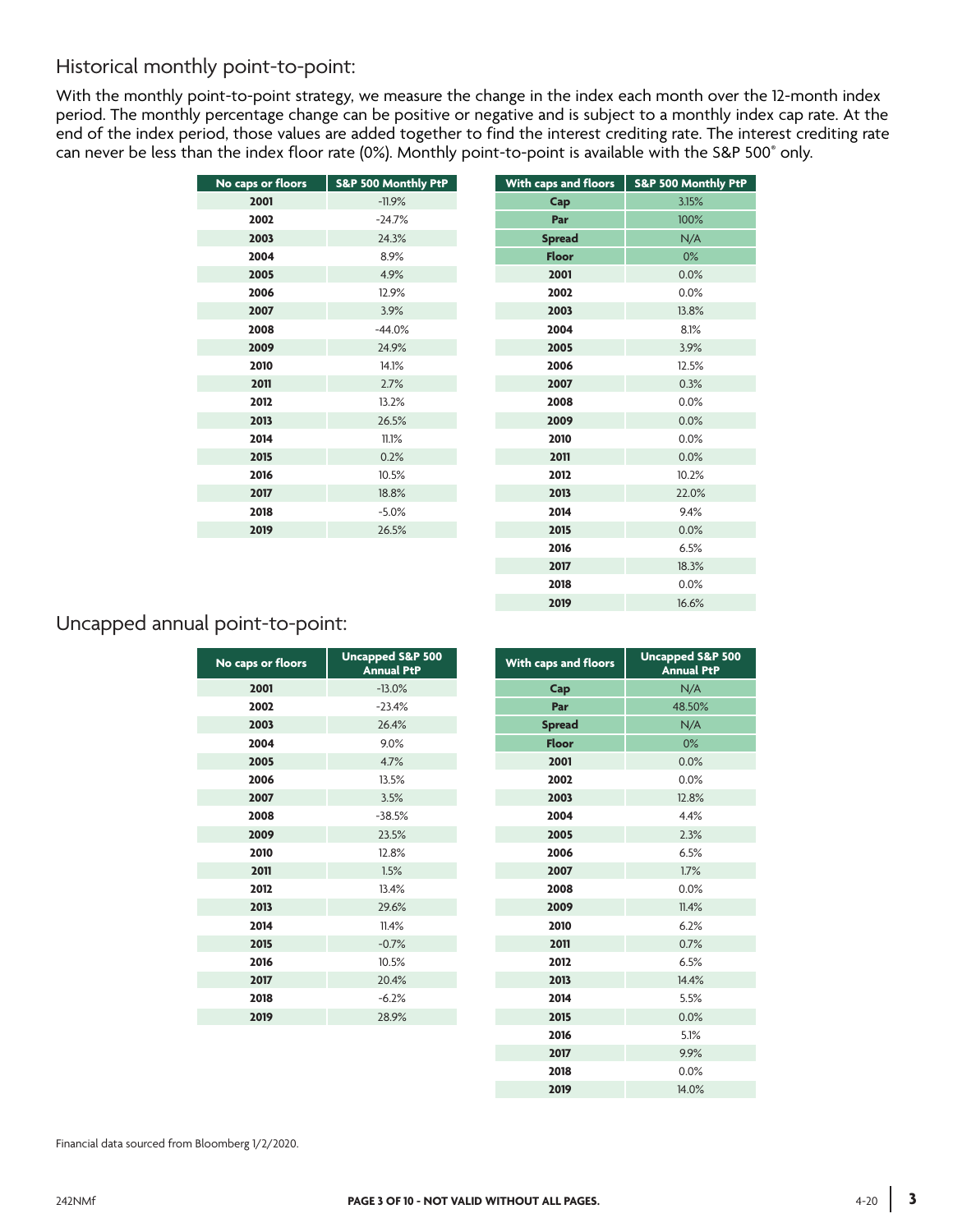

# **Indexed universal life insurance index performance history**

For Protection Builder IUL

#### **Index performance history**

The charts below provide historical performance of various indices and crediting methods available in the Protection Builder IUL indexed universal life (IUL) insurance product. You may choose to allocate premium into any one or a combination of index selections. An index selection is a combination of an index (Example: NASDAQ-100® ) and an index crediting method (Example: annual point-to-point). This provides you the opportunity to earn tax deferred interest on the interest credits linked to the performance of one or more stock market indices.1 This feature gives you the potential for strong cash value accumulation in an IUL insurance policy.

The interest rate credited to the policy's index account value is linked to the performance of the index or indices chosen and will never be less than zero percent – guaranteed! The interest credited is also subject to an index cap, participation rate, and/or spread depending on the index you select. The interest credited cannot exceed the cap rate.

The following charts show actual stock market activity. There are also accompanying charts which show what the IUL performance would have been, had North American's current index cap and participation rates been applied.

#### Annual point-to-point:

With the annual point-to-point strategy, we measure the movement of the index from the beginning to the end of the 12-month index period. This value is then multiplied by the index participation rate. The resulting interest crediting rate can never be less than the index floor rate $^{\rm 4}$  (0%) and can never be more than the annual index cap rate.

|                               | Historical annual point-to-point |                                       |                                            |                                 |                                          |                                                |                                            |                                         |
|-------------------------------|----------------------------------|---------------------------------------|--------------------------------------------|---------------------------------|------------------------------------------|------------------------------------------------|--------------------------------------------|-----------------------------------------|
| No caps, floors<br>or spreads | S&P 500° Annual<br>PtP           | S&P 500° Annual<br>PtP<br>with Spread | <b>High Par S&amp;P</b><br>500° Annual PtP | NASDAO-100<br><b>Annual PtP</b> | <b>S&amp;P MidCap</b><br>400° Annual PtP | Russell 2000 <sup>®</sup><br><b>Annual PtP</b> | <b>EURO STOXX</b><br><b>50° Annual PtP</b> | <b>Multi-Index</b><br><b>Annual PtP</b> |
| 2001                          | $-13.0%$                         | $-13.0%$                              | $-13.0%$                                   | $-32.7%$                        | $-1.6%$                                  | 1.0%                                           | $-21.3%$                                   | $-7.7%$                                 |
| 2002                          | $-23.4%$                         | $-23.4%$                              | $-23.4%$                                   | $-37.6%$                        | $-15.4%$                                 | $-21.6%$                                       | $-37.3%$                                   | $-24.4%$                                |
| 2003                          | 26.4%                            | 26.4%                                 | 26.4%                                      | 49.1%                           | 34.0%                                    | 45.4%                                          | 15.2%                                      | 32.5%                                   |
| 2004                          | 9.0%                             | 9.0%                                  | 9.0%                                       | 10.4%                           | 15.2%                                    | 17.0%                                          | 6.9%                                       | 12.6%                                   |
| 2005                          | 4.7%                             | 4.7%                                  | 4.7%                                       | 3.6%                            | 12.9%                                    | 5.0%                                           | 22.1%                                      | 13.7%                                   |
| 2006                          | 13.5%                            | 13.5%                                 | 13.5%                                      | 6.9%                            | 9.4%                                     | 17.0%                                          | 16.9%                                      | 16.3%                                   |
| 2007                          | 3.5%                             | 3.5%                                  | 3.5%                                       | 18.7%                           | 6.7%                                     | $-2.7%$                                        | 6.8%                                       | 3.9%                                    |
| 2008                          | $-38.5%$                         | $-38.5%$                              | $-38.5%$                                   | $-41.9%$                        | $-37.3%$                                 | $-34.8%$                                       | $-44.4%$                                   | $-37.8%$                                |
| 2009                          | 23.5%                            | 23.5%                                 | 23.5%                                      | 53.5%                           | 35.0%                                    | 25.2%                                          | 21.1%                                      | 23.9%                                   |
| 2010                          | 12.8%                            | 12.8%                                 | 12.8%                                      | 19.2%                           | 24.9%                                    | 25.3%                                          | $-5.8%$                                    | 15.3%                                   |
| 2011                          | 1.5%                             | 1.5%                                  | 1.5%                                       | 4.7%                            | $-2.1%$                                  | $-4.0%$                                        | $-15.1%$                                   | $-3.3%$                                 |
| 2012                          | 13.4%                            | 13.4%                                 | 13.4%                                      | 16.8%                           | 16.1%                                    | 14.6%                                          | 13.8%                                      | 14.1%                                   |
| 2013                          | 29.6%                            | 29.6%                                 | 29.6%                                      | 35.0%                           | 31.6%                                    | 37.0%                                          | 17.9%                                      | 31.0%                                   |
| 2014                          | 11.4%                            | 11.4%                                 | 11.4%                                      | 17.9%                           | 8.2%                                     | 3.5%                                           | 1.2%                                       | 7.0%                                    |
| 2015                          | $-0.7%$                          | $-0.7%$                               | $-0.7%$                                    | 8.4%                            | $-3.7%$                                  | $-5.7%$                                        | 3.8%                                       | 0.6%                                    |
| 2016                          | 10.5%                            | 10.5%                                 | 10.5%                                      | 6.9%                            | 19.4%                                    | 20.2%                                          | 1.3%                                       | 13.5%                                   |
| 2017                          | 20.4%                            | 20.4%                                 | 20.4%                                      | 33.9%                           | 15.5%                                    | 14.2%                                          | 6.1%                                       | 15.7%                                   |
| 2018                          | $-6.2%$                          | $-6.2%$                               | $-6.2%$                                    | $-1.0%$                         | $-12.5%$                                 | $-12.2%$                                       | $-14.3%$                                   | $-9.6%$                                 |
| 2019                          | 28.9%                            | 28.9%                                 | 28.9%                                      | 38.0%                           | 24.1%                                    | 23.7%                                          | 24.8%                                      | 26.6%                                   |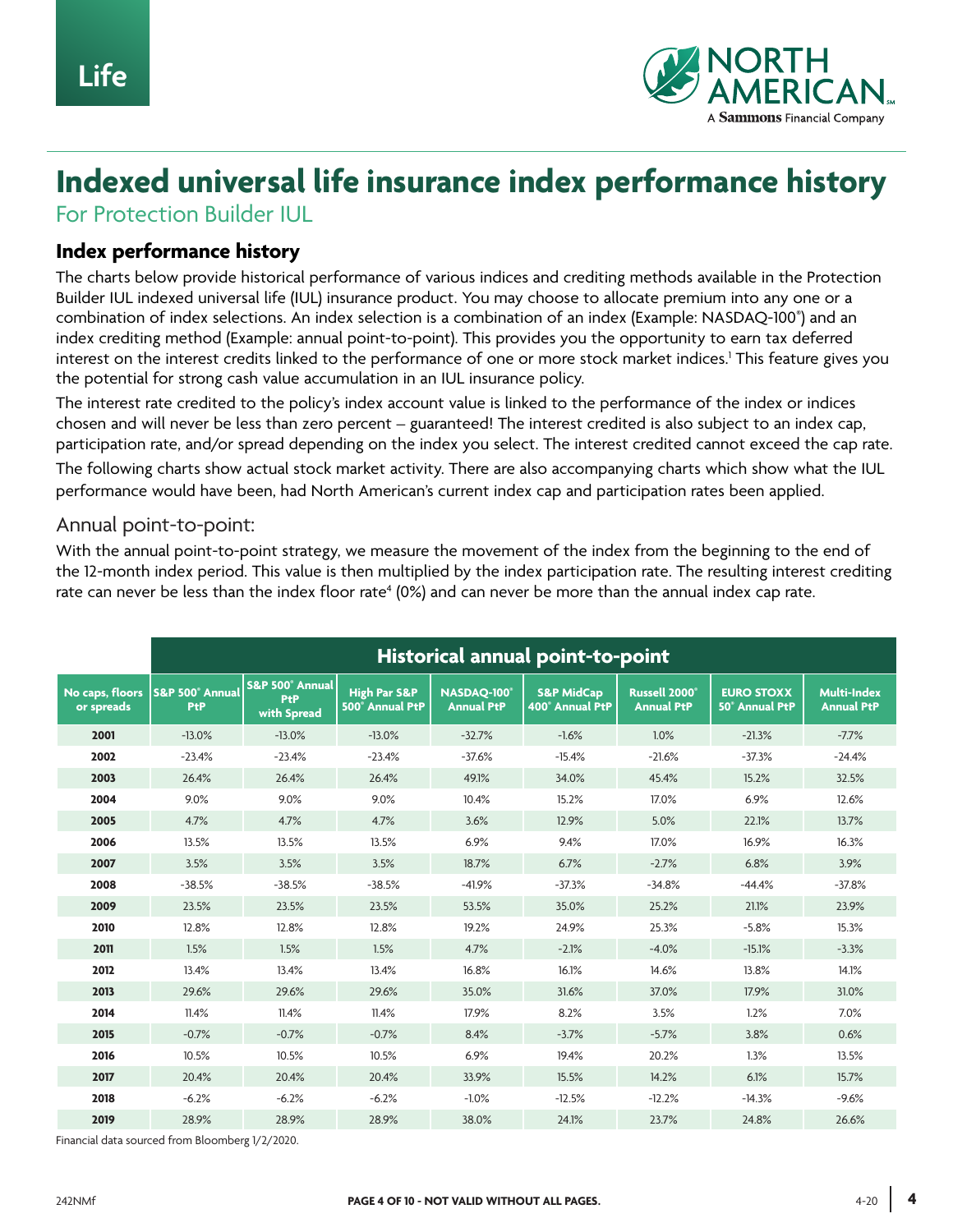# Annual point-to-point: (cont.)

|                                     | Historical annual point-to-point |                                              |                                            |                                  |                                          |                                                |                                     |                                         |
|-------------------------------------|----------------------------------|----------------------------------------------|--------------------------------------------|----------------------------------|------------------------------------------|------------------------------------------------|-------------------------------------|-----------------------------------------|
| With caps,<br>floors and<br>spreads | S&P 500° Annual<br>PtP           | S&P 500° Annual<br><b>PtP</b><br>with Spread | <b>High Par S&amp;P</b><br>500° Annual PtP | NASDAO-100°<br><b>Annual PtP</b> | <b>S&amp;P MidCap</b><br>400° Annual PtP | Russell 2000 <sup>°</sup><br><b>Annual PtP</b> | <b>EURO STOXX</b><br>50° Annual PtP | <b>Multi-Index</b><br><b>Annual PtP</b> |
| Cap                                 | 9.50%                            | N/A                                          | 7.45%                                      | 6.80%                            | 6.75%                                    | 6.75%                                          | 8.30%                               | 6.25%                                   |
| Par                                 | 100%                             | 100%                                         | 140%                                       | 100%                             | 100%                                     | 100%                                           | 100%                                | 100%                                    |
| <b>Spread</b>                       | N/A                              | 5.85%                                        | N/A                                        | N/A                              | N/A                                      | N/A                                            | N/A                                 | N/A                                     |
| <b>Floor</b>                        | 0%                               | 0%                                           | 0%                                         | 0%                               | $0\%$                                    | $0\%$                                          | $0\%$                               | 0%                                      |
| 2001                                | 0.0%                             | 0.0%                                         | 0.0%                                       | 0.0%                             | 0.0%                                     | 1.0%                                           | 0.0%                                | 0.0%                                    |
| 2002                                | 0.0%                             | 0.0%                                         | 0.0%                                       | 0.0%                             | 0.0%                                     | 0.0%                                           | 0.0%                                | 0.0%                                    |
| 2003                                | 9.5%                             | 20.5%                                        | 7.5%                                       | 6.8%                             | 6.7%                                     | 6.7%                                           | 8.3%                                | 6.3%                                    |
| 2004                                | 9.0%                             | 3.1%                                         | 7.5%                                       | 6.8%                             | 6.7%                                     | 6.7%                                           | 6.9%                                | 6.3%                                    |
| 2005                                | 4.7%                             | 0.0%                                         | 6.6%                                       | 3.6%                             | 6.7%                                     | 5.0%                                           | 8.3%                                | 6.3%                                    |
| 2006                                | 9.5%                             | 7.6%                                         | 7.5%                                       | 6.8%                             | 6.7%                                     | 6.7%                                           | 8.3%                                | 6.3%                                    |
| 2007                                | 3.5%                             | 0.0%                                         | 4.9%                                       | 6.8%                             | 6.7%                                     | 0.0%                                           | 6.8%                                | 3.9%                                    |
| 2008                                | 0.0%                             | 0.0%                                         | 0.0%                                       | 0.0%                             | 0.0%                                     | 0.0%                                           | 0.0%                                | 0.0%                                    |
| 2009                                | 9.5%                             | 17.6%                                        | 7.5%                                       | 6.8%                             | 6.7%                                     | 6.7%                                           | 8.3%                                | 6.3%                                    |
| 2010                                | 9.5%                             | 6.9%                                         | 7.5%                                       | 6.8%                             | 6.7%                                     | 6.7%                                           | 0.0%                                | 6.3%                                    |
| 2011                                | 1.5%                             | 0.0%                                         | 2.2%                                       | 4.7%                             | 0.0%                                     | 0.0%                                           | 0.0%                                | 0.0%                                    |
| 2012                                | 9.5%                             | 7.6%                                         | 7.5%                                       | 6.8%                             | 6.7%                                     | 6.7%                                           | 8.3%                                | 6.3%                                    |
| 2013                                | 9.5%                             | 23.8%                                        | 7.5%                                       | 6.8%                             | 6.7%                                     | 6.7%                                           | 8.3%                                | 6.3%                                    |
| 2014                                | 9.5%                             | 5.5%                                         | 7.5%                                       | 6.8%                             | 6.7%                                     | 3.5%                                           | 1.2%                                | 6.3%                                    |
| 2015                                | 0.0%                             | 0.0%                                         | 0.0%                                       | 6.8%                             | 0.0%                                     | 0.0%                                           | 3.8%                                | 0.6%                                    |
| 2016                                | 9.5%                             | 4.6%                                         | 7.5%                                       | 6.8%                             | 6.7%                                     | 6.7%                                           | 1.3%                                | 6.3%                                    |
| 2017                                | 9.5%                             | 14.6%                                        | 7.5%                                       | 6.8%                             | 6.7%                                     | 6.7%                                           | 6.1%                                | 6.3%                                    |
| 2018                                | 0.0%                             | 0.0%                                         | 0.0%                                       | 0.0%                             | 0.0%                                     | 0.0%                                           | 0.0%                                | 0.0%                                    |
| 2019                                | 9.5%                             | 23.0%                                        | 7.5%                                       | 6.8%                             | 6.7%                                     | 6.7%                                           | 8.3%                                | 6.3%                                    |

Financial data sourced from Bloomberg 1/2/2020.

#### **Glossary**

**Index** – Measure of stock market performance; does NOT include dividends on the underlying stocks.

**Index crediting method** – How to measure the index movement over the index period.

**Index period** – The length of time over which the index is measured.

**Index selection** – Combining an index with an index crediting method creates the index selection. North American's IUL products include 10 possible "combinations" or index selections.

**Participation rate** – The percentage of the index movement that is credited to the index account (subject to any index cap).

**Index cap** – Maximum interest rate that is credited to the index account.

**Floor** – Minimum annual interest rate that is credited to the index account.

**Spread rate** – The rate that is subtracted from the index growth.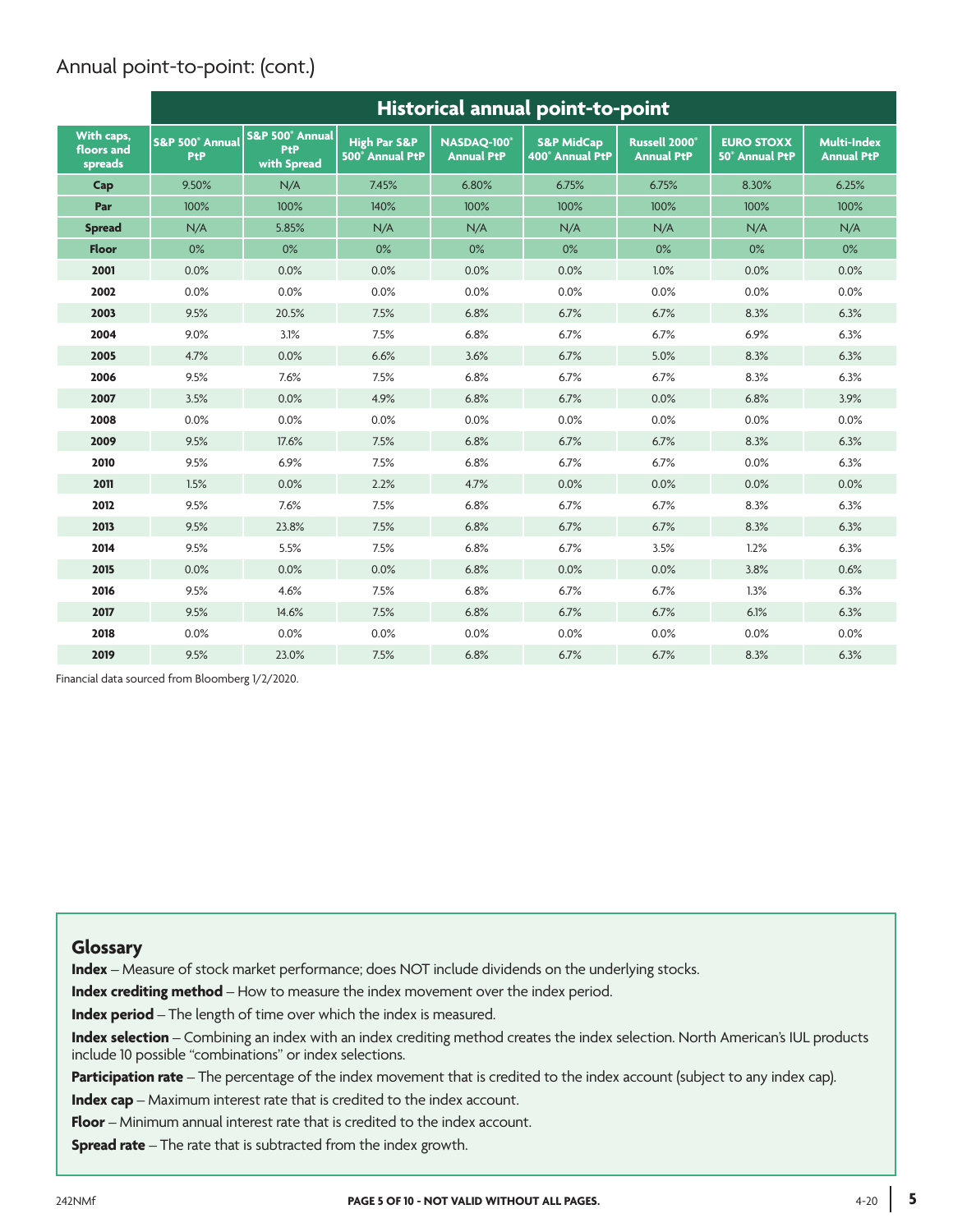## Historical monthly point-to-point:

With the monthly point-to-point strategy, we measure the change in the index each month over the 12-month index period. The monthly percentage change can be positive or negative and is subject to a monthly index cap rate. At the end of the index period, those values are added together to find the interest crediting rate. The interest crediting rate can never be less than the index floor rate (0%). Monthly point-to-point is available with the S&P 500® only.

| No caps or floors | S&P 500 Monthly PtP | With caps and floors | <b>S&amp;P 500 Mo</b> |
|-------------------|---------------------|----------------------|-----------------------|
| 2001              | $-11.9%$            | Cap                  | 2.45%                 |
| 2002              | $-24.7%$            | Par                  | 100 <sup>9</sup>      |
| 2003              | 24.3%               | <b>Spread</b>        | N/f                   |
| 2004              | 8.9%                | <b>Floor</b>         | 0%                    |
| 2005              | 4.9%                | 2001                 | 0.0 <sup>9</sup>      |
| 2006              | 12.9%               | 2002                 | 0.0 <sup>9</sup>      |
| 2007              | 3.9%                | 2003                 | 10.3 <sup>c</sup>     |
| 2008              | $-44.0%$            | 2004                 | 6.7%                  |
| 2009              | 24.9%               | 2005                 | 2.5%                  |
| 2010              | 14.1%               | 2006                 | 11.3%                 |
| 2011              | 2.7%                | 2007                 | 0.0 <sup>9</sup>      |
| 2012              | 13.2%               | 2008                 | 0.0 <sup>9</sup>      |
| 2013              | 26.5%               | 2009                 | 0.0 <sup>9</sup>      |
| 2014              | 11.1%               | 2010                 | 0.0 <sup>9</sup>      |
| 2015              | 0.2%                | 2011                 | 0.0 <sup>9</sup>      |
| 2016              | 10.5%               | 2012                 | 6.7%                  |
| 2017              | 18.8%               | 2013                 | 18.99                 |
| 2018              | $-5.0%$             | 2014                 | 8.0%                  |
| 2019              | 26.5%               | 2015                 | 0.0 <sup>9</sup>      |
|                   |                     |                      |                       |

| No caps or floors | S&P 500 Monthly PtP | With caps and floors | S&P 500 Monthly PtP |
|-------------------|---------------------|----------------------|---------------------|
| 2001              | $-11.9%$            | Cap                  | 2.45%               |
| 2002              | $-24.7%$            | Par                  | 100%                |
| 2003              | 24.3%               | <b>Spread</b>        | N/A                 |
| 2004              | 8.9%                | <b>Floor</b>         | 0%                  |
| 2005              | 4.9%                | 2001                 | 0.0%                |
| 2006              | 12.9%               | 2002                 | 0.0%                |
| 2007              | 3.9%                | 2003                 | 10.3%               |
| 2008              | $-44.0%$            | 2004                 | 6.7%                |
| 2009              | 24.9%               | 2005                 | 2.5%                |
| 2010              | 14.1%               | 2006                 | 11.3%               |
| 2011              | 2.7%                | 2007                 | 0.0%                |
| 2012              | 13.2%               | 2008                 | 0.0%                |
| 2013              | 26.5%               | 2009                 | 0.0%                |
| 2014              | 11.1%               | 2010                 | 0.0%                |
| 2015              | 0.2%                | 2011                 | 0.0%                |
| 2016              | 10.5%               | 2012                 | 6.7%                |
| 2017              | 18.8%               | 2013                 | 18.9%               |
| 2018              | $-5.0%$             | 2014                 | 8.0%                |
| 2019              | 26.5%               | 2015                 | 0.0%                |
|                   |                     | 2016                 | 4.1%                |
|                   |                     | 2017                 | 16.7%               |
|                   |                     | 2018                 | 0.0%                |
|                   |                     | 2019                 | 13.1%               |
|                   |                     |                      |                     |

## Uncapped annual point-to-point:

| No caps or floors | <b>Uncapped S&amp;P 500</b><br><b>Annual PtP</b> | With caps and floors | <b>Uncapped S</b><br>Annual |
|-------------------|--------------------------------------------------|----------------------|-----------------------------|
| 2001              | $-13.0%$                                         | Cap                  |                             |
| 2002              | $-23.4%$                                         | Par                  | 37.50%                      |
| 2003              | 26.4%                                            | <b>Spread</b>        |                             |
| 2004              | 9.0%                                             | <b>Floor</b>         |                             |
| 2005              | 4.7%                                             | 2001                 |                             |
| 2006              | 13.5%                                            | 2002                 |                             |
| 2007              | 3.5%                                             | 2003                 |                             |
| 2008              | $-38.5%$                                         | 2004                 |                             |
| 2009              | 23.5%                                            | 2005                 |                             |
| 2010              | 12.8%                                            | 2006                 |                             |
| 2011              | 1.5%                                             | 2007                 |                             |
| 2012              | 13.4%                                            | 2008                 |                             |
| 2013              | 29.6%                                            | 2009                 |                             |
| 2014              | 11.4%                                            | 2010                 |                             |
| 2015              | $-0.7%$                                          | 2011                 |                             |
| 2016              | 10.5%                                            | 2012                 |                             |
| 2017              | 20.4%                                            | 2013                 |                             |
| 2018              | $-6.2%$                                          | 2014                 |                             |
| 2019              | 28.9%                                            | 2015                 |                             |
|                   |                                                  | 2016                 |                             |

| os or floors | <b>Uncapped S&amp;P 500</b><br><b>Annual PtP</b> | With caps and floors | <b>Uncapped S&amp;P 500</b><br><b>Annual PtP</b> |
|--------------|--------------------------------------------------|----------------------|--------------------------------------------------|
| 2001         | $-13.0%$                                         | Cap                  | N/A                                              |
| 2002         | $-23.4%$                                         | Par                  | 37.50%                                           |
| 2003         | 26.4%                                            | <b>Spread</b>        | N/A                                              |
| 2004         | 9.0%                                             | <b>Floor</b>         | 0%                                               |
| 2005         | 4.7%                                             | 2001                 | 0.0%                                             |
| 2006         | 13.5%                                            | 2002                 | 0.0%                                             |
| 2007         | 3.5%                                             | 2003                 | 9.9%                                             |
| 2008         | $-38.5%$                                         | 2004                 | 3.4%                                             |
| 2009         | 23.5%                                            | 2005                 | 1.8%                                             |
| 2010         | 12.8%                                            | 2006                 | 5.1%                                             |
| 2011         | 1.5%                                             | 2007                 | 1.3%                                             |
| 2012         | 13.4%                                            | 2008                 | 0.0%                                             |
| 2013         | 29.6%                                            | 2009                 | 8.8%                                             |
| 2014         | 11.4%                                            | 2010                 | 4.8%                                             |
| 2015         | $-0.7%$                                          | 2011                 | 0.6%                                             |
| 2016         | 10.5%                                            | 2012                 | 5.0%                                             |
| 2017         | 20.4%                                            | 2013                 | 11.1%                                            |
| 2018         | $-6.2%$                                          | 2014                 | 4.3%                                             |
| 2019         | 28.9%                                            | 2015                 | 0.0%                                             |
|              |                                                  | 2016                 | 3.9%                                             |
|              |                                                  | 2017                 | 7.7%                                             |
|              |                                                  | 2018                 | 0.0%                                             |
|              |                                                  | 2019                 | 10.8%                                            |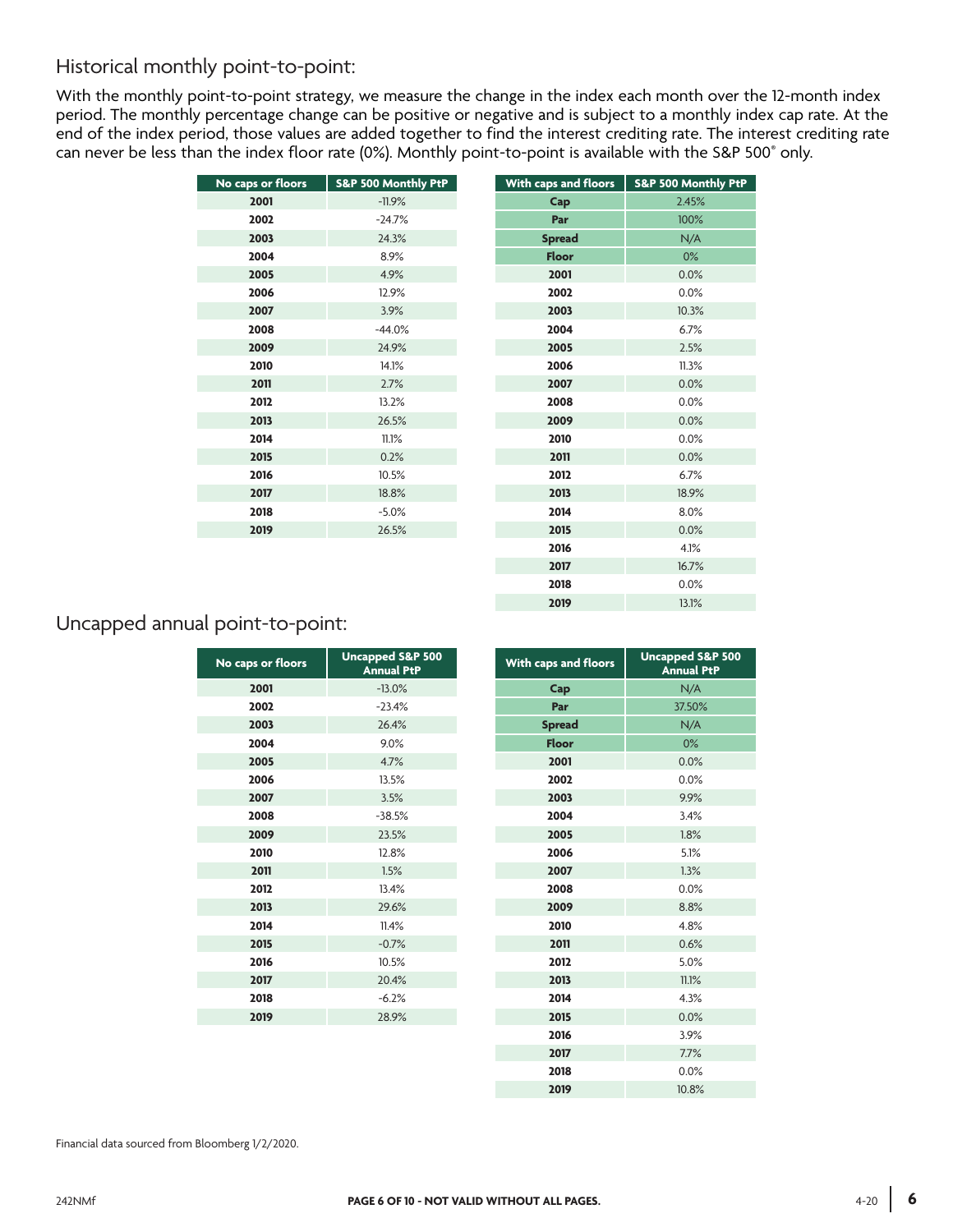

# **Indexed universal life insurance index performance history**

For Smart Builder IUL

#### **Index performance history**

The charts below provide historical performance of various indices and crediting methods available in the Smart Builder IUL indexed universal life (IUL) insurance product. You may choose to allocate premium into any one or a combination of index selections. An index selection is a combination of an index (Example: NASDAQ-100® ) and an index crediting method (Example: annual point-to-point). This provides you the opportunity to earn tax deferred interest on the interest credits linked to the performance of one or more stock market indices.1 This feature gives you the potential for strong cash value accumulation in an IUL insurance policy.

The interest rate credited to the policy's index account value is linked to the performance of the index or indices chosen and will never be less than zero percent – guaranteed! The interest credited is also subject to an index cap, participation rate, and/or spread depending on the index you select. The interest credited cannot exceed the cap rate.

The following charts show actual stock market activity. There are also accompanying charts which show what the IUL performance would have been, had North American's current index cap and participation rates been applied.

#### Annual point-to-point:

With the annual point-to-point strategy, we measure the movement of the index from the beginning to the end of the 12-month index period. This value is then multiplied by the index participation rate. The resulting interest crediting rate can never be less than the index floor rate $^{\rm 4}$  (0%) and can never be more than the annual index cap rate.

|                               | Historical annual point-to-point  |                                                  |                                            |                                 |                                          |                                                |                                            |                                         |
|-------------------------------|-----------------------------------|--------------------------------------------------|--------------------------------------------|---------------------------------|------------------------------------------|------------------------------------------------|--------------------------------------------|-----------------------------------------|
| No caps, floors<br>or spreads | <b>S&amp;P 500° Annual</b><br>PtP | <b>S&amp;P 500° Annual</b><br>PtP<br>with Spread | <b>High Par S&amp;P</b><br>500° Annual PtP | NASDAO-100<br><b>Annual PtP</b> | <b>S&amp;P MidCap</b><br>400° Annual PtP | Russell 2000 <sup>®</sup><br><b>Annual PtP</b> | <b>EURO STOXX</b><br><b>50° Annual PtP</b> | <b>Multi-Index</b><br><b>Annual PtP</b> |
| 2001                          | $-13.0%$                          | $-13.0%$                                         | $-13.0%$                                   | $-32.7%$                        | $-1.6%$                                  | 1.0%                                           | $-21.3%$                                   | $-7.7%$                                 |
| 2002                          | $-23.4%$                          | $-23.4%$                                         | $-23.4%$                                   | $-37.6%$                        | $-15.4%$                                 | $-21.6%$                                       | $-37.3%$                                   | $-24.4%$                                |
| 2003                          | 26.4%                             | 26.4%                                            | 26.4%                                      | 49.1%                           | 34.0%                                    | 45.4%                                          | 15.2%                                      | 32.5%                                   |
| 2004                          | 9.0%                              | 9.0%                                             | 9.0%                                       | 10.4%                           | 15.2%                                    | 17.0%                                          | 6.9%                                       | 12.6%                                   |
| 2005                          | 4.7%                              | 4.7%                                             | 4.7%                                       | 3.6%                            | 12.9%                                    | 5.0%                                           | 22.1%                                      | 13.7%                                   |
| 2006                          | 13.5%                             | 13.5%                                            | 13.5%                                      | 6.9%                            | 9.4%                                     | 17.0%                                          | 16.9%                                      | 16.3%                                   |
| 2007                          | 3.5%                              | 3.5%                                             | 3.5%                                       | 18.7%                           | 6.7%                                     | $-2.7%$                                        | 6.8%                                       | 3.9%                                    |
| 2008                          | $-38.5%$                          | $-38.5%$                                         | $-38.5%$                                   | $-41.9%$                        | $-37.3%$                                 | $-34.8%$                                       | $-44.4%$                                   | $-37.8%$                                |
| 2009                          | 23.5%                             | 23.5%                                            | 23.5%                                      | 53.5%                           | 35.0%                                    | 25.2%                                          | 21.1%                                      | 23.9%                                   |
| 2010                          | 12.8%                             | 12.8%                                            | 12.8%                                      | 19.2%                           | 24.9%                                    | 25.3%                                          | $-5.8%$                                    | 15.3%                                   |
| 2011                          | 1.5%                              | 1.5%                                             | 1.5%                                       | 4.7%                            | $-2.1%$                                  | $-4.0%$                                        | $-15.1%$                                   | $-3.3%$                                 |
| 2012                          | 13.4%                             | 13.4%                                            | 13.4%                                      | 16.8%                           | 16.1%                                    | 14.6%                                          | 13.8%                                      | 14.1%                                   |
| 2013                          | 29.6%                             | 29.6%                                            | 29.6%                                      | 35.0%                           | 31.6%                                    | 37.0%                                          | 17.9%                                      | 31.0%                                   |
| 2014                          | 11.4%                             | 11.4%                                            | 11.4%                                      | 17.9%                           | 8.2%                                     | 3.5%                                           | 1.2%                                       | 7.0%                                    |
| 2015                          | $-0.7%$                           | $-0.7%$                                          | $-0.7%$                                    | 8.4%                            | $-3.7%$                                  | $-5.7%$                                        | 3.8%                                       | 0.6%                                    |
| 2016                          | 10.5%                             | 10.5%                                            | 10.5%                                      | 6.9%                            | 19.4%                                    | 20.2%                                          | 1.3%                                       | 13.5%                                   |
| 2017                          | 20.4%                             | 20.4%                                            | 20.4%                                      | 33.9%                           | 15.5%                                    | 14.2%                                          | 6.1%                                       | 15.7%                                   |
| 2018                          | $-6.2%$                           | $-6.2%$                                          | $-6.2%$                                    | $-1.0%$                         | $-12.5%$                                 | $-12.2%$                                       | $-14.3%$                                   | $-9.6%$                                 |
| 2019                          | 28.9%                             | 28.9%                                            | 28.9%                                      | 38.0%                           | 24.1%                                    | 23.7%                                          | 24.8%                                      | 26.6%                                   |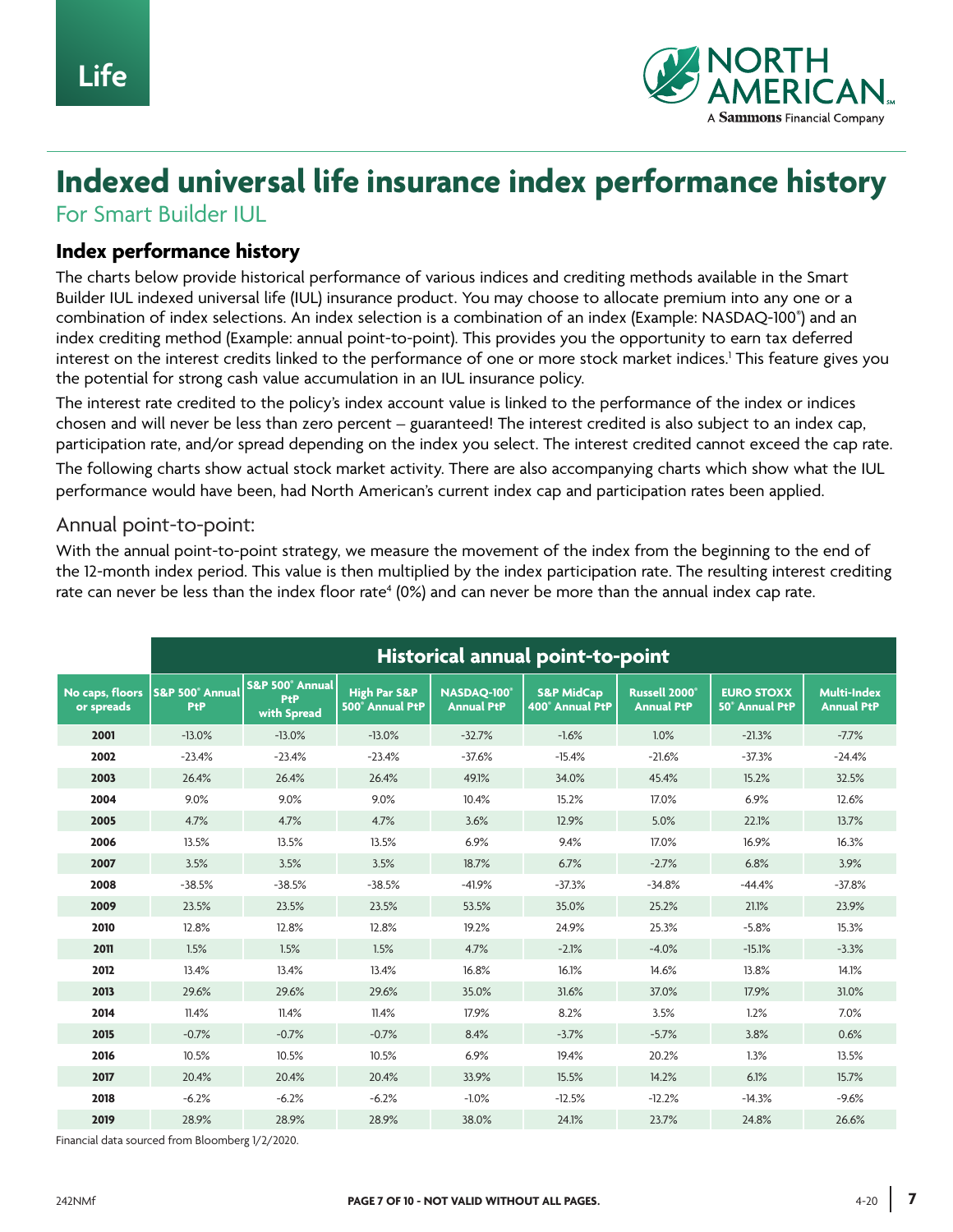# Annual point-to-point: (cont.)

|                                     | Historical annual point-to-point |                                              |                                            |                                  |                                          |                                                |                                     |                                         |
|-------------------------------------|----------------------------------|----------------------------------------------|--------------------------------------------|----------------------------------|------------------------------------------|------------------------------------------------|-------------------------------------|-----------------------------------------|
| With caps,<br>floors and<br>spreads | S&P 500° Annual<br>PtP           | S&P 500° Annual<br><b>PtP</b><br>with Spread | <b>High Par S&amp;P</b><br>500° Annual PtP | NASDAO-100°<br><b>Annual PtP</b> | <b>S&amp;P MidCap</b><br>400° Annual PtP | Russell 2000 <sup>®</sup><br><b>Annual PtP</b> | <b>EURO STOXX</b><br>50° Annual PtP | <b>Multi-Index</b><br><b>Annual PtP</b> |
| Cap                                 | 8.50%                            | N/A                                          | 6.60%                                      | 6.00%                            | 6.00%                                    | 6.00%                                          | 7.75%                               | 5.80%                                   |
| Par                                 | 100%                             | 100%                                         | 140%                                       | 100%                             | 100%                                     | 100%                                           | 100%                                | 100%                                    |
| <b>Spread</b>                       | N/A                              | 6.30%                                        | N/A                                        | N/A                              | N/A                                      | N/A                                            | N/A                                 | N/A                                     |
| <b>Floor</b>                        | 0%                               | 0%                                           | 0%                                         | 0%                               | $0\%$                                    | $0\%$                                          | $0\%$                               | 0%                                      |
| 2001                                | 0.0%                             | 0.0%                                         | 0.0%                                       | 0.0%                             | 0.0%                                     | 1.0%                                           | 0.0%                                | 0.0%                                    |
| 2002                                | 0.0%                             | 0.0%                                         | 0.0%                                       | 0.0%                             | 0.0%                                     | 0.0%                                           | 0.0%                                | 0.0%                                    |
| 2003                                | 8.5%                             | 20.1%                                        | 6.6%                                       | 6.0%                             | 6.0%                                     | 6.0%                                           | 7.7%                                | 5.8%                                    |
| 2004                                | 8.5%                             | 2.7%                                         | 6.6%                                       | 6.0%                             | 6.0%                                     | 6.0%                                           | 6.9%                                | 5.8%                                    |
| 2005                                | 4.7%                             | 0.0%                                         | 6.6%                                       | 3.6%                             | 6.0%                                     | 5.0%                                           | 7.7%                                | 5.8%                                    |
| 2006                                | 8.5%                             | 7.2%                                         | 6.6%                                       | 6.0%                             | 6.0%                                     | 6.0%                                           | 7.7%                                | 5.8%                                    |
| 2007                                | 3.5%                             | 0.0%                                         | 4.9%                                       | 6.0%                             | 6.0%                                     | 0.0%                                           | 6.8%                                | 3.9%                                    |
| 2008                                | 0.0%                             | 0.0%                                         | 0.0%                                       | 0.0%                             | 0.0%                                     | 0.0%                                           | 0.0%                                | 0.0%                                    |
| 2009                                | 8.5%                             | 17.2%                                        | 6.6%                                       | 6.0%                             | 6.0%                                     | 6.0%                                           | 7.7%                                | 5.8%                                    |
| 2010                                | 8.5%                             | 6.5%                                         | 6.6%                                       | 6.0%                             | 6.0%                                     | 6.0%                                           | 0.0%                                | 5.8%                                    |
| 2011                                | 1.5%                             | 0.0%                                         | 2.2%                                       | 4.7%                             | 0.0%                                     | 0.0%                                           | 0.0%                                | 0.0%                                    |
| 2012                                | 8.5%                             | 7.1%                                         | 6.6%                                       | 6.0%                             | 6.0%                                     | 6.0%                                           | 7.7%                                | 5.8%                                    |
| 2013                                | 8.5%                             | 23.3%                                        | 6.6%                                       | 6.0%                             | 6.0%                                     | 6.0%                                           | 7.7%                                | 5.8%                                    |
| 2014                                | 8.5%                             | 5.1%                                         | 6.6%                                       | 6.0%                             | 6.0%                                     | 3.5%                                           | 1.2%                                | 5.8%                                    |
| 2015                                | 0.0%                             | 0.0%                                         | 0.0%                                       | 6.0%                             | 0.0%                                     | 0.0%                                           | 3.8%                                | 0.6%                                    |
| 2016                                | 8.5%                             | 4.2%                                         | 6.6%                                       | 6.0%                             | 6.0%                                     | 6.0%                                           | 1.3%                                | 5.8%                                    |
| 2017                                | 8.5%                             | 14.1%                                        | 6.6%                                       | 6.0%                             | 6.0%                                     | 6.0%                                           | 6.1%                                | 5.8%                                    |
| 2018                                | 0.0%                             | 0.0%                                         | 0.0%                                       | 0.0%                             | 0.0%                                     | 0.0%                                           | 0.0%                                | 0.0%                                    |
| 2019                                | 8.5%                             | 22.6%                                        | 6.6%                                       | 6.0%                             | 6.0%                                     | 6.0%                                           | 7.7%                                | 5.8%                                    |

Financial data sourced from Bloomberg 1/2/2020.

#### **Glossary**

**Index** – Measure of stock market performance; does NOT include dividends on the underlying stocks.

**Index crediting method** – How to measure the index movement over the index period.

**Index period** – The length of time over which the index is measured.

**Index selection** – Combining an index with an index crediting method creates the index selection. North American's IUL products include 10 possible "combinations" or index selections.

**Participation rate** – The percentage of the index movement that is credited to the index account (subject to any index cap).

**Index cap** – Maximum interest rate that is credited to the index account.

**Floor** – Minimum annual interest rate that is credited to the index account.

**Spread rate** – The rate that is subtracted from the index growth.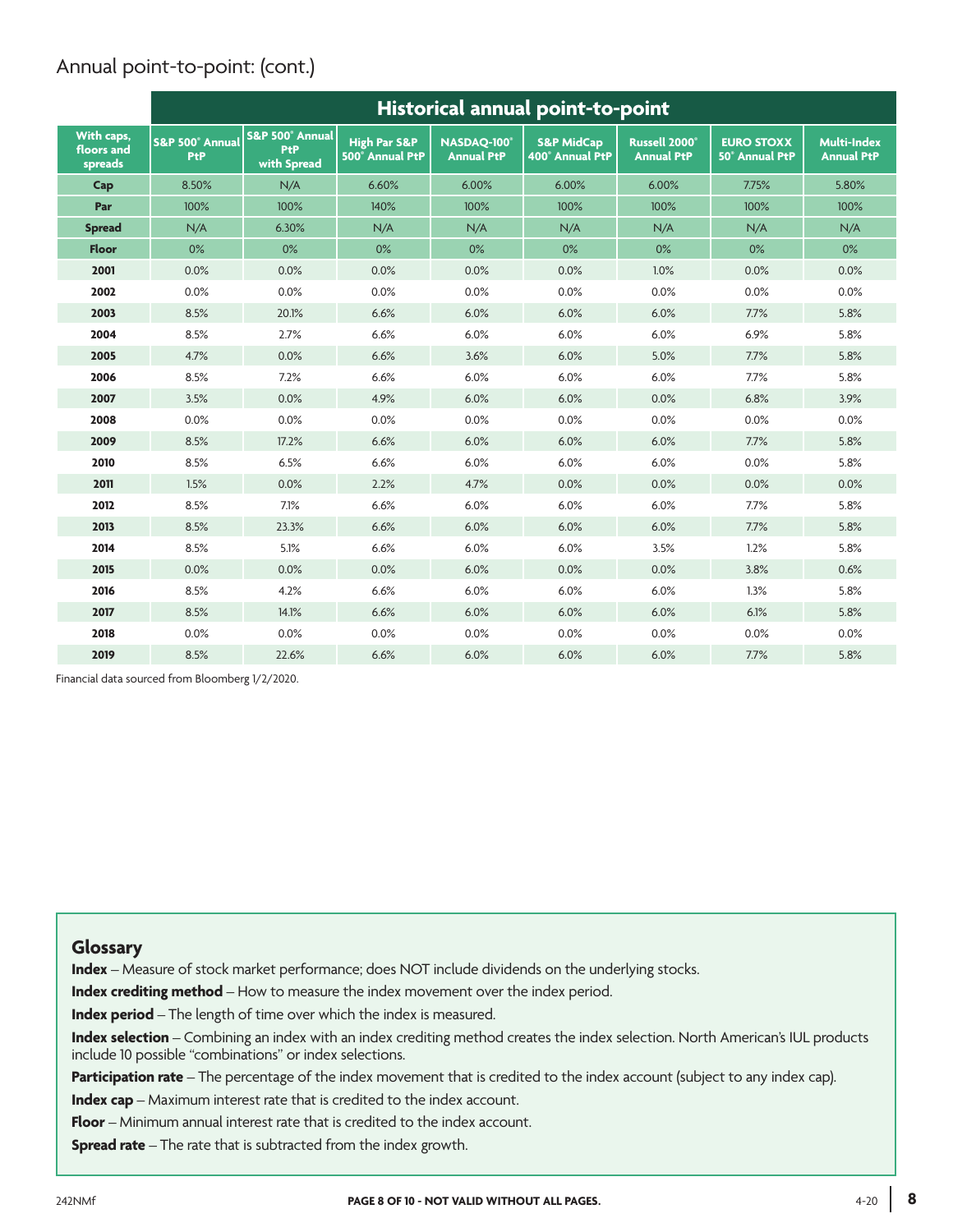## Historical monthly point-to-point:

With the monthly point-to-point strategy, we measure the change in the index each month over the 12-month index period. The monthly percentage change can be positive or negative and is subject to a monthly index cap rate. At the end of the index period, those values are added together to find the interest crediting rate. The interest crediting rate can never be less than the index floor rate (0%). Monthly point-to-point is available with the S&P 500® only.

| No caps or floors | S&P 500 Monthly PtP | With caps and floors | <b>S&amp;P 500 Mor</b> |
|-------------------|---------------------|----------------------|------------------------|
| 2001              | $-11.9%$            | Cap                  | 2.25%                  |
| 2002              | $-24.7%$            | Par                  | 100%                   |
| 2003              | 24.3%               | <b>Spread</b>        | N/A                    |
| 2004              | 8.9%                | <b>Floor</b>         | 0%                     |
| 2005              | 4.9%                | 2001                 | 0.0%                   |
| 2006              | 12.9%               | 2002                 | 0.0%                   |
| 2007              | 3.9%                | 2003                 | 9.3%                   |
| 2008              | $-44.0%$            | 2004                 | 6.3%                   |
| 2009              | 24.9%               | 2005                 | 1.9%                   |
| 2010              | 14.1%               | 2006                 | 10.9%                  |
| 2011              | 2.7%                | 2007                 | 0.0%                   |
| 2012              | 13.2%               | 2008                 | 0.0%                   |
| 2013              | 26.5%               | 2009                 | 0.0%                   |
| 2014              | 11.1%               | 2010                 | 0.0%                   |
| 2015              | 0.2%                | 2011                 | 0.0%                   |
| 2016              | 10.5%               | 2012                 | 5.7%                   |
| 2017              | 18.8%               | 2013                 | 17.5%                  |
| 2018              | $-5.0\%$            | 2014                 | 7.5%                   |
| 2019              | 26.5%               | 2015                 | 0.0%                   |
|                   |                     |                      |                        |

| No caps or floors | S&P 500 Monthly PtP | With caps and floors | S&P 500 Monthly PtP |
|-------------------|---------------------|----------------------|---------------------|
| 2001              | $-11.9%$            | Cap                  | 2.25%               |
| 2002              | $-24.7%$            | Par                  | 100%                |
| 2003              | 24.3%               | <b>Spread</b>        | N/A                 |
| 2004              | 8.9%                | <b>Floor</b>         | 0%                  |
| 2005              | 4.9%                | 2001                 | 0.0%                |
| 2006              | 12.9%               | 2002                 | 0.0%                |
| 2007              | 3.9%                | 2003                 | 9.3%                |
| 2008              | $-44.0%$            | 2004                 | 6.3%                |
| 2009              | 24.9%               | 2005                 | 1.9%                |
| 2010              | 14.1%               | 2006                 | 10.9%               |
| 2011              | 2.7%                | 2007                 | 0.0%                |
| 2012              | 13.2%               | 2008                 | 0.0%                |
| 2013              | 26.5%               | 2009                 | 0.0%                |
| 2014              | 11.1%               | 2010                 | 0.0%                |
| 2015              | 0.2%                | 2011                 | 0.0%                |
| 2016              | 10.5%               | 2012                 | 5.7%                |
| 2017              | 18.8%               | 2013                 | 17.5%               |
| 2018              | $-5.0%$             | 2014                 | 7.5%                |
| 2019              | 26.5%               | 2015                 | 0.0%                |
|                   |                     | 2016                 | 3.3%                |
|                   |                     | 2017                 | 16.1%               |
|                   |                     | 2018                 | 0.0%                |
|                   |                     | 2019                 | 11.5%               |
|                   |                     |                      |                     |

## Uncapped annual point-to-point:

| No caps or floors | <b>Uncapped S&amp;P 500</b><br><b>Annual PtP</b> | With caps and floors | <b>Uncapped S</b><br>Annual |
|-------------------|--------------------------------------------------|----------------------|-----------------------------|
| 2001              | $-13.0%$                                         | Cap                  | N/A                         |
| 2002              | $-23.4%$                                         | Par                  | 34.00%                      |
| 2003              | 26.4%                                            | <b>Spread</b>        | N/A                         |
| 2004              | 9.0%                                             | <b>Floor</b>         | 0%                          |
| 2005              | 4.7%                                             | 2001                 | 0.0%                        |
| 2006              | 13.5%                                            | 2002                 | 0.0%                        |
| 2007              | 3.5%                                             | 2003                 | 9.0%                        |
| 2008              | $-38.5%$                                         | 2004                 | 3.1%                        |
| 2009              | 23.5%                                            | 2005                 | 1.6%                        |
| 2010              | 12.8%                                            | 2006                 | 4.6%                        |
| 2011              | 1.5%                                             | 2007                 | 1.2%                        |
| 2012              | 13.4%                                            | 2008                 | 0.0%                        |
| 2013              | 29.6%                                            | 2009                 | 8.0%                        |
| 2014              | 11.4%                                            | 2010                 | 4.3%                        |
| 2015              | $-0.7%$                                          | 2011                 | 0.5%                        |
| 2016              | 10.5%                                            | 2012                 | 4.6%                        |
| 2017              | 20.4%                                            | 2013                 | 10.1%                       |
| 2018              | $-6.2%$                                          | 2014                 | 3.9%                        |
| 2019              | 28.9%                                            | 2015                 | 0.0%                        |
|                   |                                                  | 2016                 | 3.6%                        |

| os or floors | <b>Uncapped S&amp;P 500</b><br><b>Annual PtP</b> | With caps and floors | <b>Uncapped S&amp;P 500</b><br><b>Annual PtP</b> |
|--------------|--------------------------------------------------|----------------------|--------------------------------------------------|
| 2001         | $-13.0%$                                         | Cap                  | N/A                                              |
| 2002         | $-23.4%$                                         | Par                  | 34.00%                                           |
| 2003         | 26.4%                                            | <b>Spread</b>        | N/A                                              |
| 2004         | 9.0%                                             | <b>Floor</b>         | 0%                                               |
| 2005         | 4.7%                                             | 2001                 | 0.0%                                             |
| 2006         | 13.5%                                            | 2002                 | 0.0%                                             |
| 2007         | 3.5%                                             | 2003                 | 9.0%                                             |
| 2008         | $-38.5%$                                         | 2004                 | 3.1%                                             |
| 2009         | 23.5%                                            | 2005                 | 1.6%                                             |
| 2010         | 12.8%                                            | 2006                 | 4.6%                                             |
| 2011         | 1.5%                                             | 2007                 | 1.2%                                             |
| 2012         | 13.4%                                            | 2008                 | 0.0%                                             |
| 2013         | 29.6%                                            | 2009                 | 8.0%                                             |
| 2014         | 11.4%                                            | 2010                 | 4.3%                                             |
| 2015         | $-0.7%$                                          | 2011                 | 0.5%                                             |
| 2016         | 10.5%                                            | 2012                 | 4.6%                                             |
| 2017         | 20.4%                                            | 2013                 | 10.1%                                            |
| 2018         | $-6.2%$                                          | 2014                 | 3.9%                                             |
| 2019         | 28.9%                                            | 2015                 | 0.0%                                             |
|              |                                                  | 2016                 | 3.6%                                             |
|              |                                                  | 2017                 | 6.9%                                             |
|              |                                                  | 2018                 | 0.0%                                             |
|              |                                                  | 2019                 | 9.8%                                             |